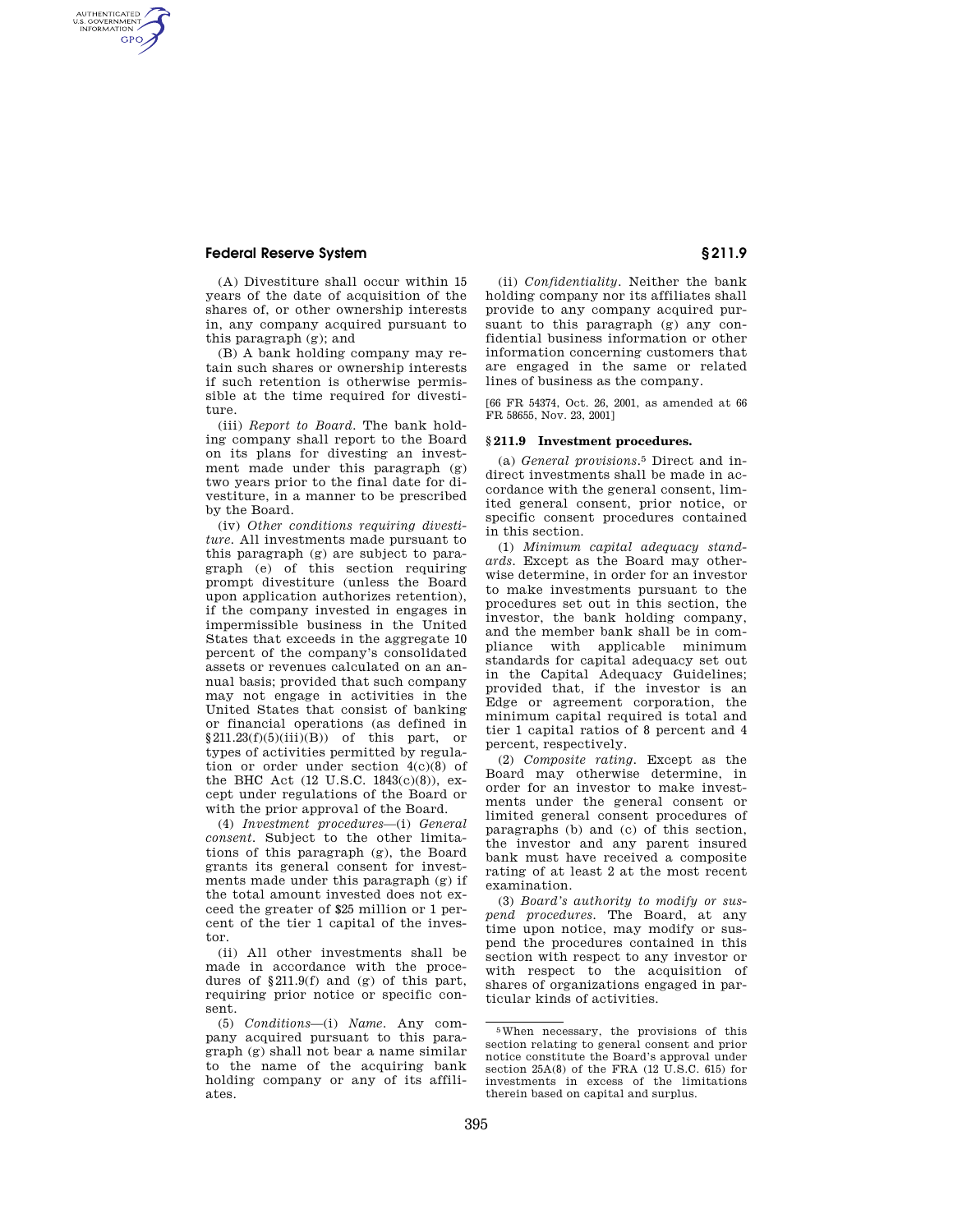**§ 211.9 12 CFR Ch. II (1–1–10 Edition)** 

(4) *Long-range investment plan.* Any investor may submit to the Board for its specific consent a long-range investment plan. Any plan so approved shall be subject to the other procedures of this section only to the extent determined necessary by the Board to assure safety and soundness of the operations of the investor and its affiliates.

(5) *Prior specific consent for initial investment.* An investor shall apply for and receive the prior specific consent of the Board for its initial investment under this subpart in its first subsidiary or joint venture, unless an affiliate previously has received approval to make such an investment.

(6) *Expiration of investment authority.*  Authority to make investments granted under prior notice or specific consent procedures shall expire one year from the earliest date on which the authority could have been exercised, unless the Board determines a longer period shall apply.

(7) *Conditional approval; Access to information.* The Board may impose such conditions on authority granted by it under this section as it deems necessary, and may require termination of any activities conducted under authority of this subpart if an investor is unable to provide information on its activities or those of its affiliates that the Board deems necessary to determine and enforce compliance with U.S. banking laws.

(b) *General consent.* The Board grants its general consent for a well capitalized and well managed investor to make investments, subject to the following:

(1) *Well capitalized and well managed investor.* In order to qualify for making investments under authority of this paragraph (b), both before and immediately after the proposed investment, the investor, any parent insured bank, and any parent bank holding company shall be well capitalized and well managed.

(2) *Individual limit for investment in subsidiary.* In the case of an investment in a subsidiary, the total amount invested directly or indirectly in such subsidiary (in one transaction or a series of transactions) does not exceed:

(i) 10 percent of the investor's tier 1 capital, where the investor is a bank holding company; or

(ii) 2 percent of the investor's tier 1 capital, where the investor is a member bank; or

(iii) The lesser of 2 percent of the tier 1 capital of any parent insured bank or 10 percent of the investor's tier 1 capital, for any other investor.

(3) *Individual limit for investment in joint venture.* In the case of an investment in a joint venture, the total amount invested directly or indirectly in such joint venture (in one transaction or a series of transactions) does not exceed:

(i) 5 percent of the investor's tier 1 capital, where the investor is a bank holding company; or

(ii) 1 percent of the investor's tier 1 capital, where the investor is a member bank; or

(iii) The lesser of 1 percent of the tier 1 capital of any parent insured bank or 5 percent of the investor's tier 1 capital, for any other investor.

(4) *Individual limit for portfolio investment.* In the case of a portfolio investment, the total amount invested directly or indirectly in such company (in one transaction or a series of transactions) does not exceed the lesser of \$25 million, or

(i) 5 percent of the investor's tier 1 capital in the case of a bank holding company or its subsidiary, or Edge corporation engaged in banking; or

(ii) 25 percent of the investor's tier 1 capital in the case of an Edge corporation not engaged in banking.

(5) *Investment in a general partnership or unlimited liability company.* An investment in a general partnership or unlimited liability company may be made under authority of paragraph (b) of this section, subject to the limits set out in paragraph (c) of this section.

(6) *Aggregate investment limits*—(i) *Investment limits.* All investments made, directly or indirectly, during the previous 12-month period under authority of this section, when aggregated with the proposed investment, shall not exceed:

(A) 20 percent of the investor's tier 1 capital, where the investor is a bank holding company;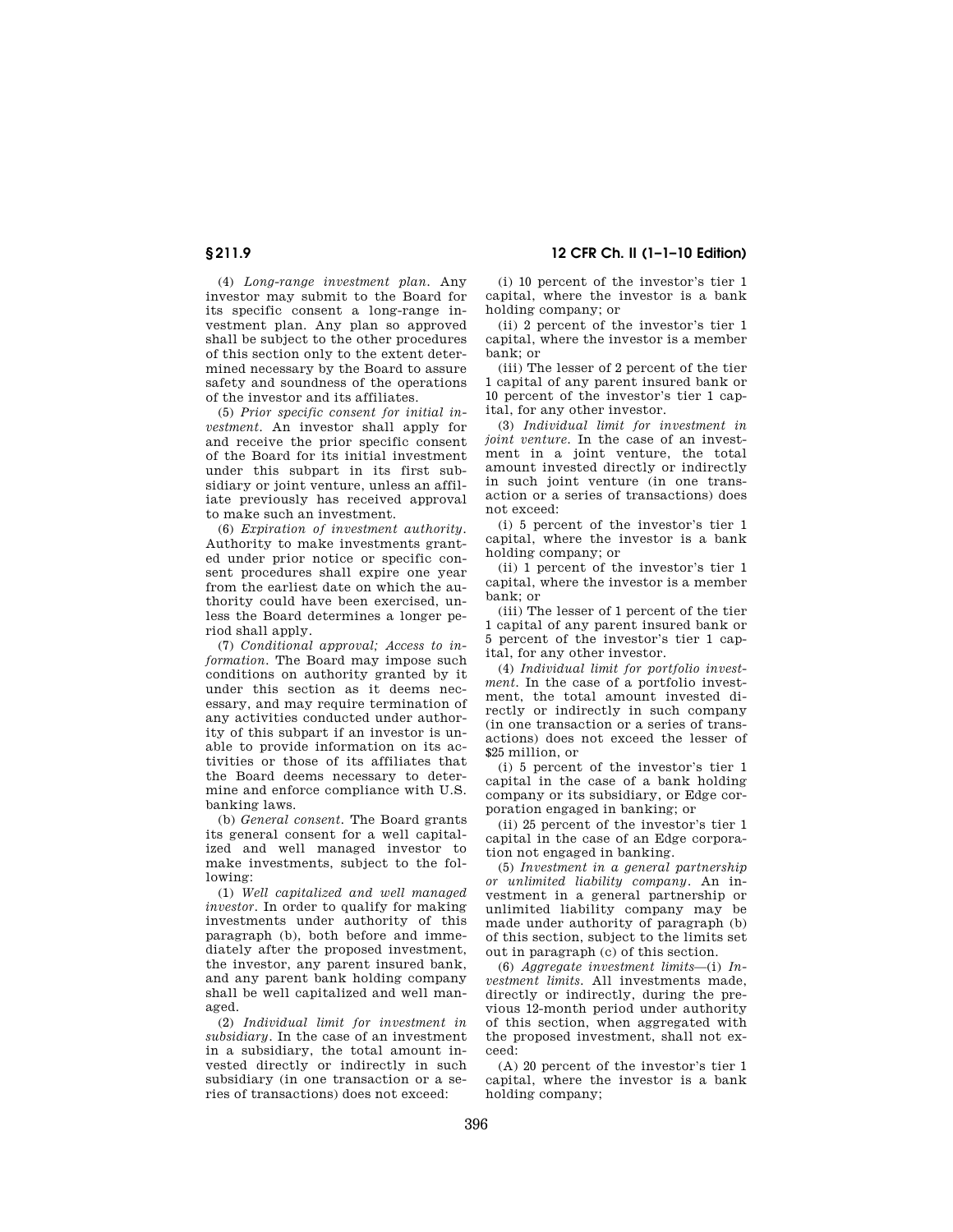## **Federal Reserve System § 211.9**

(B) 10 percent of the investor's tier 1 capital, where the investor is a member bank; or

(C) The lesser of 10 percent of the tier 1 capital of any parent insured bank or 50 percent of the tier 1 capital of the investor, for any other investor.

(ii) *Downstream investments.* In determining compliance with the aggregate limits set out in this paragraph (b), an investment by an investor in a subsidiary shall be counted only once, notwithstanding that such subsidiary may, within 12 months of the date of making the investment, downstream all or any part of such investment to another subsidiary.

(7) *Application of limits.* In determining compliance with the limits set out in this paragraph (b), an investor is not required to combine the value of all shares of an organization held in trading or dealing accounts under  $§211.10(a)(15)$  of this part with investments in the same organization.

(c) *Limited general consent*—(1) *Individual limit.* The Board grants its general consent for an investor that is not well capitalized and well managed to make an investment in a subsidiary or joint venture, or to make a portfolio investment, if the total amount invested directly or indirectly (in one transaction or in a series of transactions) does not exceed the lesser of \$25 million or:

(i) 5 percent of the investor's tier 1 capital, where the investor is a bank holding company;

(ii) 1 percent of the investor's tier 1 capital, where the investor is a member bank; or

(iii) The lesser of 1 percent of any parent insured bank's tier 1 capital or 5 percent of the investor's tier 1 capital, for any other investor.

(2) *Aggregate limit.* The amount of general consent investments made by any investor directly or indirectly under authority of this paragraph (c) during the previous 12-month period, when aggregated with the proposed investment, shall not exceed:

(i) 10 percent of the investor's tier 1 capital, where the investor is a bank holding company;

(ii) 5 percent of the investor's tier 1 capital, where the investor is a member bank; and

(iii) The lesser of 5 percent of any parent insured bank's tier 1 capital or 25 percent of the investor's tier 1 capital, for any other investor.

(3) *Application of limits.* In calculating compliance with the limits of this paragraph (c), the rules set forth in paragraphs  $(b)(6)(ii)$  and  $(b)(7)$  of this section shall apply.

(d) *Other eligible investments under general consent.* In addition to the authority granted under paragraphs (b) and (c) of this section, the Board grants its general consent for any investor to make the following investments:

(1) *Investment in organization equal to cash dividends.* Any investment in an organization in an amount equal to cash dividends received from that organization during the preceding 12 calendar months; and

(2) *Investment acquired from affiliate.*  Any investment that is acquired from an affiliate at net asset value or through a contribution of shares.

(e) *Investments ineligible for general consent.* An investment in a foreign bank may not be made under authority of paragraphs (b) or (c) of this section if:

(1) After the investment, the foreign bank would be an affiliate of a member bank; and

(2) The foreign bank is located in a country in which the member bank and its affiliates have no existing banking presence.

(f) *Prior notice.* An investment that does not qualify for general consent under paragraph  $(b)$ ,  $(c)$ , or  $(d)$  of this section may be made after the investor has given the Board 30 days' prior written notice, such notice period to commence at the time the notice is received, provided that:

(1) The Board may waive the 30-day period if it finds the full period is not required for consideration of the proposed investment, or that immediate action is required by the circumstances presented; and

(2) The Board may suspend the 30-day period or act on the investment under the Board's specific consent procedures.

(g) *Specific consent.* Any investment that does not qualify for either the